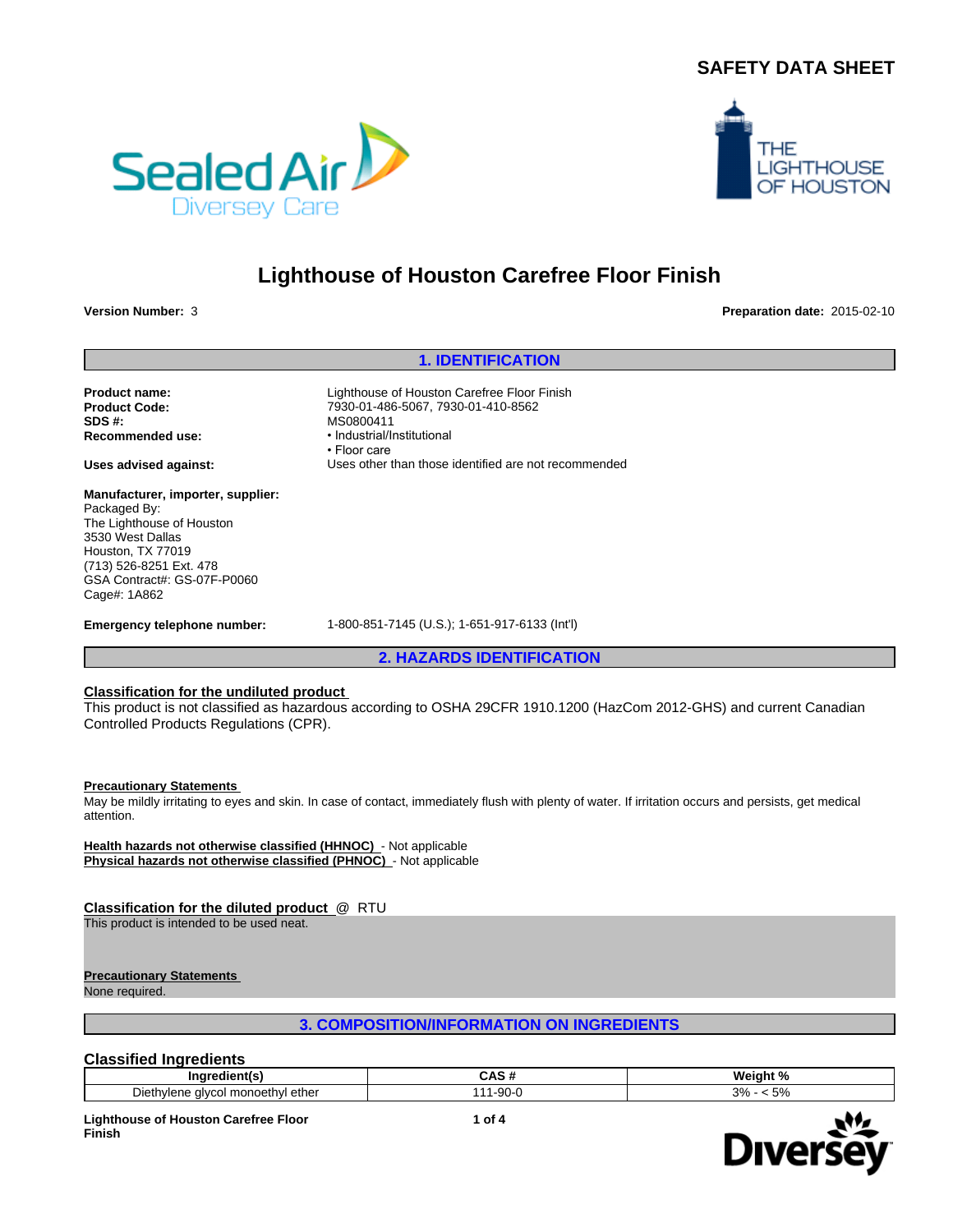| Ethvlene<br>-ethvlhexvl ether<br>vcol<br>. GIV | 25.<br>.555<br>∽~<br>.<br>. | $\sim$<br>70<br><u> U / I</u> |
|------------------------------------------------|-----------------------------|-------------------------------|
| Potassium<br>hvdroxide                         | EΩ<br>310.<br>-၁၀-          | 1 O /<br>. 70<br>U.           |

## **4. FIRST AID MEASURES**

## **Undiluted Product:**

**Eyes:** In case of contact, immediately flush with plenty of water. If irritation occurs and persists, get medical attention. Skin: In case of contact, immediately flush with plenty of water. If irritation occurs and persists, get medical attention. **Inhalation:** No specific first aid measures are required. **Ingestion:** Rinse mouth with water.

**Most Important Symptoms/Effects:** No information available. **Immediate medical attention and special treatment needed** Not applicable. **Aggravated Medical Conditions:** None known.

## **Diluted Product:**

This product is intended to be used neat.

**Eyes:** See undiluted product information above. **Skin:** See undiluted product information above. **Inhalation:** See undiluted product information above. **Ingestion:** See undiluted product information above.

## **5. FIRE-FIGHTING MEASURES**

**Specific methods:** No special methods required<br> **Suitable extinguishing media:** The product is not flammable **Specific hazards:** 

The product is not flammable. Extinguish fire using agent suitable for surrounding fire.<br>Not applicable.

**Special protective equipment for firefighters:** As in any fire, wear self-contained breathing apparatus pressure-demand, MSHA/NIOSH (approved or equivalent) and full protective gear.

**Extinguishing media which must not be used for safety reasons:** No information available.

## **6. ACCIDENTAL RELEASE MEASURES**

**Environmental precautions and clean-up methods:**

**Personal precautions:** No special measures required. Clean-up methods - large spillage. Absorb spill with inert material (e.g. dry sand or earth), then place in a chemical waste container. Use a water rinse for final clean-up.

#### **7. HANDLING AND STORAGE**

**Handling:** Avoid contact with skin and eyes. FOR COMMERCIAL AND INDUSTRIAL USE ONLY. **Storage:**

Protect from freezing. Keep tightly closed in a dry, cool and well-ventilated place. KEEP OUT OF REACH OF CHILDREN. **Aerosol Level (if applicable) :** Not applicable

**8. EXPOSURE CONTROLS / PERSONAL PROTECTION**

#### **Exposure Guidelines:** .

**Undiluted Product: Engineering measures to reduce exposure:** No special ventilation requirements General room ventilation is adequate

| <b>Personal Protective Equipment</b> |                                                                        |
|--------------------------------------|------------------------------------------------------------------------|
| Eye protection:                      | No special requirements under normal use conditions.                   |
| Hand protection:                     | No special requirements under normal use conditions.                   |
| Skin and body protection:            | No special requirements under normal use conditions.                   |
| <b>Respiratory protection:</b>       | No special requirements under normal use conditions.                   |
| Hygiene measures:                    | Handle in accordance with good industrial hygiene and safety practice. |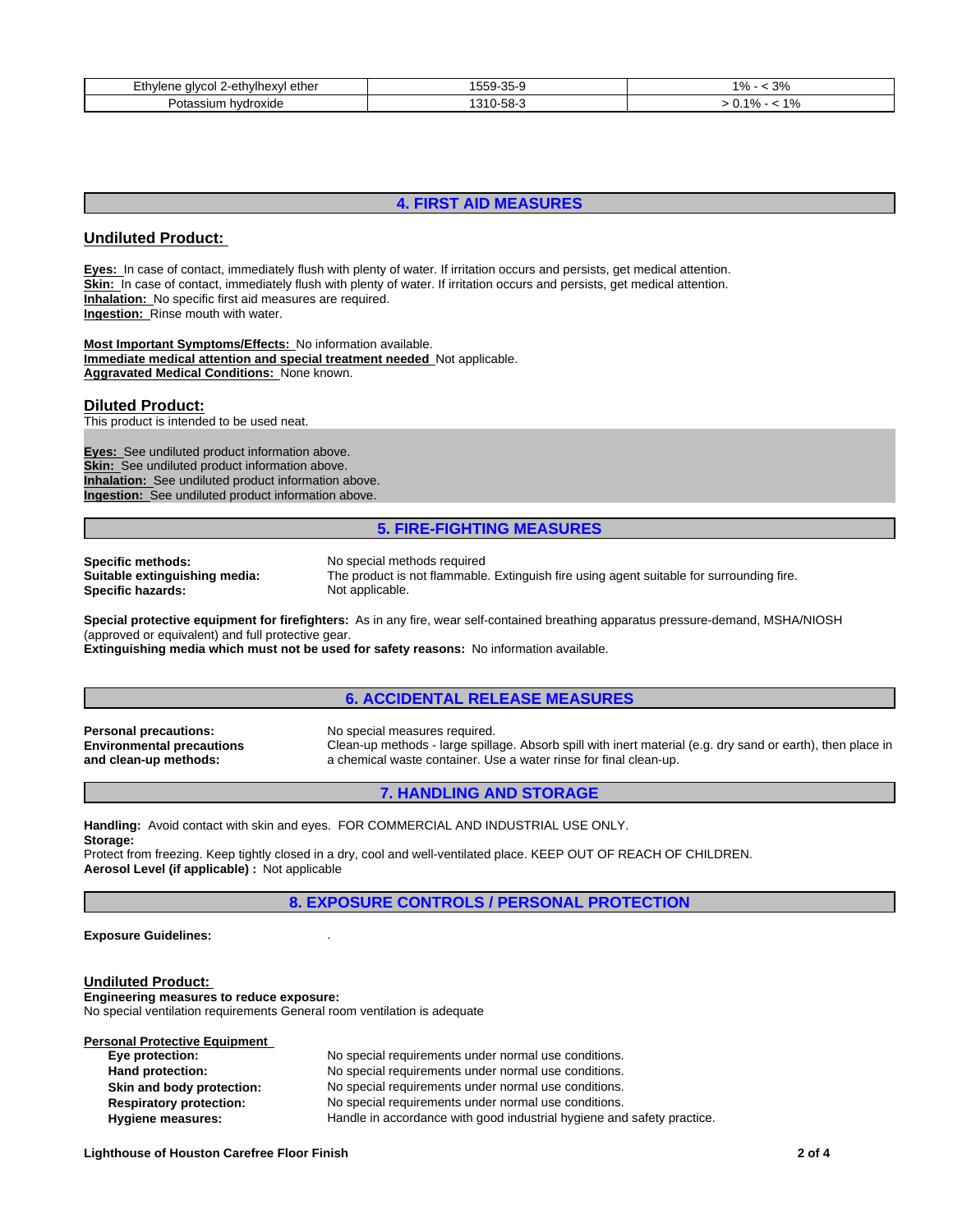## **Diluted Product:**  This product is intended to be used neat.

| <b>Personal Protective Equipment</b> |   |
|--------------------------------------|---|
| Eye protection:                      | N |
| <b>Hand protection:</b>              | N |
| Skin and body protection:            | N |
| <b>Respiratory protection:</b>       | N |
|                                      |   |

No personal protective equipment required under normal use conditions. No personal protective equipment required under normal use conditions. No personal protective equipment required under normal use conditions. No personal protective equipment required under normal use conditions. **Hygiene measures:** Handle in accordance with good industrial hygiene and safety practice.

## **9. PHYSICAL AND CHEMICAL PROPERTIES:**

**Explosion limits: - upper:** Not determined **- lower:** Not determined **Physical State:** Liquid **Color: Color:** Opaque, Off-White **Color: Color: Color: Color: Color: Color: Color: Color: Color: Color: Color: Color: Color: Color: Color: Color: Color: Color: Evaporation Rate: No information available Odor threshold:** No information available. **Boiling point/range: Not determined Melting point/range:** Not determined **Melting point/range:** Not determined **Autoignition temperature:** No information available **Solubility:** Dispersible **Solubility in other solvents: No information available Density: 8.58 lbs/gal 1.029 Kg/L Density:** 8.58 lbs/gal 1.029 Kg/L **Vapor density:** No information available **Bulk density:** No information available **Vapor pressure:** No information available.<br> **Flash point:** > 200 °F > 93.3 °C **Partition coefficient (n-octanol/water):** N **Dilution Flash Point:** 200 °F 93.3 °C **Viscosity:** No information available<br> **Elemental Phosphorus:** 0.06 % by wt. **VOC:** 0.06 % \* **Elemental Phosphorus: 0.06 % by wt. pH:** 8.8 **VOC % by wt. at use dilution** 0.06 % \* **Metal Corrosion:** Not determined

**Decomposition temperature:** Not determined **Partition coefficient (n-octanol/water):** No information available **Flammability (Solid or Gas):** Not applicable

\* - Title 17, California Code of Regulations, Division 3, Chapter 1, Subchapter 8.5, Article 2, Consumer Products, Sections 94508

## **10. STABILITY AND REACTIVITY**

**Reactivity:** Not Applicable<br> **Stability:** The product is Hazardous decomposition products:

The product is stable<br>None reasonably foreseeable. **Materials to avoid:** Do not mix with any other product or chemical unless specified in the use directions.<br> **Conditions to avoid:** No information available. **Conditions to avoid:** No information available.

**11. TOXICOLOGICAL INFORMATION**

## **Information on likely routes of exposure:**

Eye contact, Skin contact, Inhalation

**Delayed, immediate, or chronic effects and symptoms from short and long-term exposure Skin contact:** May be mildly irritating to skin. Symptoms may include redness and/or transient discomfort. **Eye contact:** May be mildly irritating to eyes. Symptoms may include redness, watering and/or transient discomfort. **Ingestion:** No information available. **Inhalation:** No information available. **Sensitization:** No known effects.

## **Numerical measures of toxicity**

## **12. ECOLOGICAL INFORMATION**

**Ecotoxicity:** No information available.

**Persistence and Degradability:** No information available.

**Bioaccumulation:** No information available.